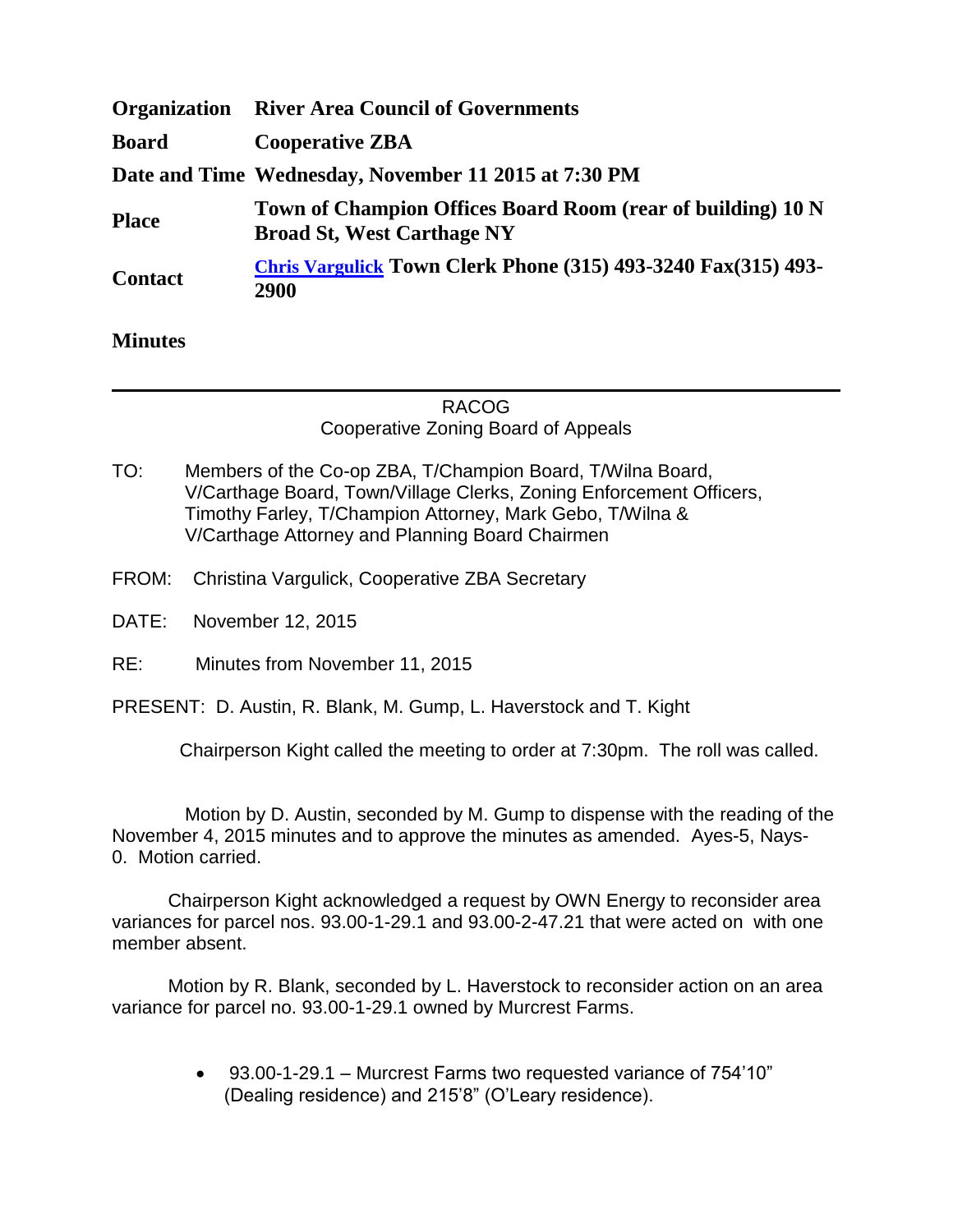The following resolution was offered by L. Haverstock, who moved its approval, and seconded by R. Blank, to wit:

- WHEREAS, the RACOG Cooperative ZBA has received an application from OWN Energy, acting as agent for Murcrest Farms, parcel number 93.00-1-29.1 for a variance of Article 5; Section 535; §H1, and
- WHEREAS, in connection with such application, the Zoning Board of Appeals has received and reviewed an application and accepted the SEQR from T/Denmark, held a public hearing and received comments thereat; and
- WHEREAS, after review, the Zoning Board has weighed the effects of the requested variance on the health, safety, and welfare of the neighborhood and community, and made the following findings:
- A. Board members that responded concluded that the proposed construction would produce an undesirable change in the character of the neighborhood or detriment to nearby properties.
- B. Board members that responded were divided on whether the benefit sought by the applicant could be achieved by burying or re-routing the proposed transmission lines.
- C. The Board concludes that the variance is substantial.
- D. Board members that responded were divided on whether the variance would have an adverse visual impact on the physical conditions of the neighborhood.
- E. The Board concludes that the alleged difficulty is self created.

NOW, THEREFORE BE IT RESOLVED that the application from OWN Energy, as agent for Murcrest Farms, parcel number 93.00-1-29.1, for a variance of Article 5; Section 535; §H1 of the T/Champion Zoning Law is hereby granted with conditions:

1. The transmission feeder line shall not be less than 245'2" from the residence on parcel no. 93.00-1-29.2.

The foregoing resolution was duly put to a vote as follows:

 D. Austin......................nay R. Blank.......................aye M. Gump……………..aye L. Haverstock..............aye T. Kight........................nay

The following resolution was offered by M. Gump, who moved its approval, and seconded by R. Blank, to wit: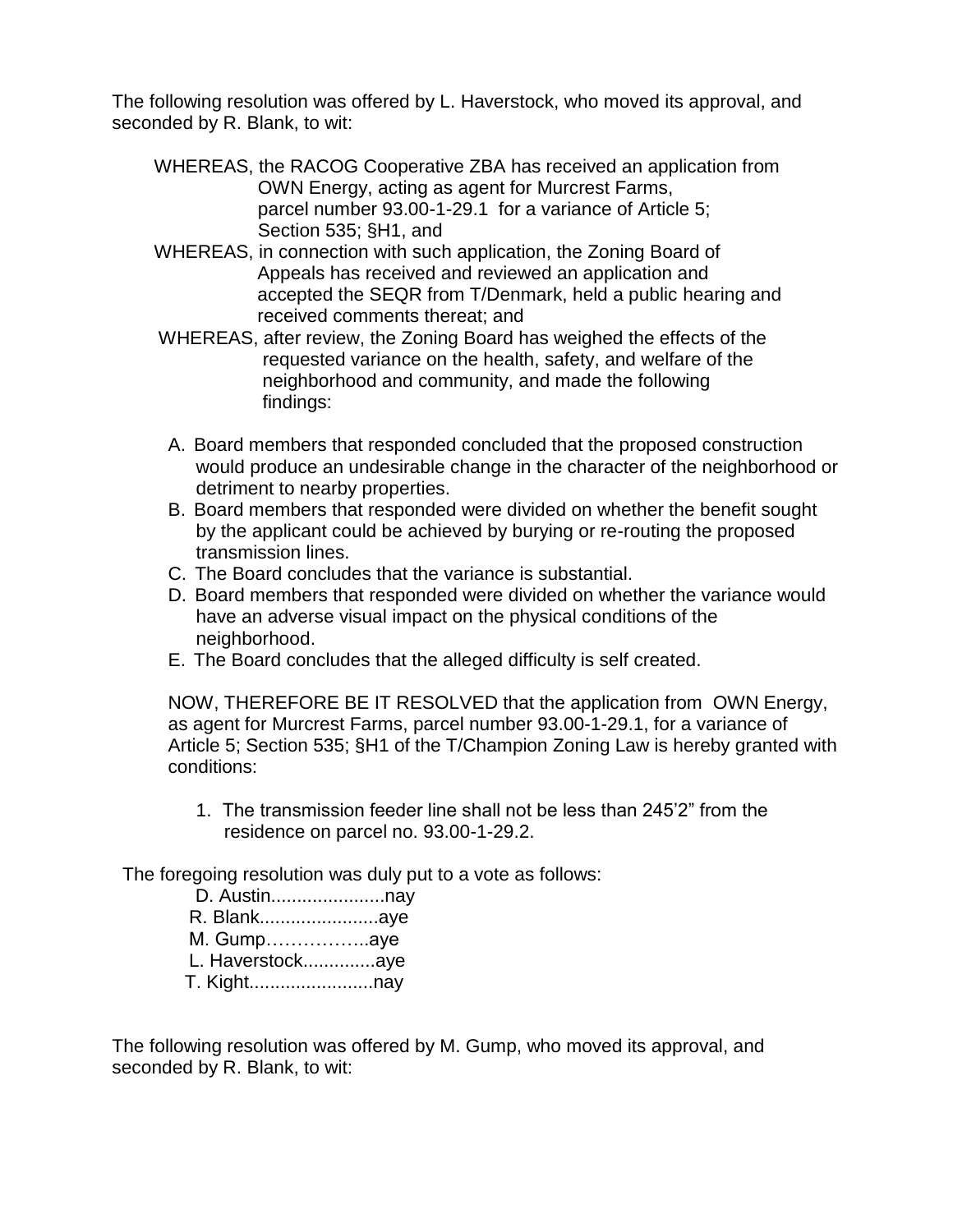- WHEREAS, the RACOG Cooperative ZBA has received an application from OWN Energy, acting as agent for Murcrest Farms, parcel number 93.00-1-29.1 for a variance of Article 5; Section 535; §H1, and
- WHEREAS, in connection with such application, the Zoning Board of Appeals has received and reviewed an application and accepted the SEQR from T/Denmark, held a public hearing and received comments thereat; and
- WHEREAS, after review, the Zoning Board has weighed the effects of the requested variance on the health, safety, and welfare of the neighborhood and community, and made the following findings:
- F. Board members that responded concluded that the proposed construction would produce an undesirable change in the character of the neighborhood or detriment to nearby properties.
- G. Board members that responded were divided on whether the benefit sought by the applicant could be achieved by burying or re-routing the proposed transmission lines.
- H. The Board concludes that the variance is substantial.
- I. Board members that responded were divided on whether the variance would have an adverse visual impact on the physical conditions of the neighborhood.
- J. The Board concludes that the alleged difficulty is self created.

NOW, THEREFORE BE IT RESOLVED that the application from OWN Energy, as agent for Murcrest Farms, parcel number 93.00-1-29.1, for a variance of Article 5; Section 535; §H1 of the T/Champion Zoning Law is hereby granted with conditions:

1. The transmission feeder line shall not be less than 784'4" from the residence on parcel no. 93.00-1-28.4.

The foregoing resolution was duly put to a vote as follows:

- 
- 
- M. Gump.....................aye
- L. Haverstock...............aye
- 

Motion by R. Blank, seconded by L. Haverstock to reconsider action on an area variance for parcel no. 93.00-2-47.2 owned by Randy Elmer.

> 93.00-2-47.2 - Randy Elmer requested variance of 836'6" (Elmer  $\bullet$ residence).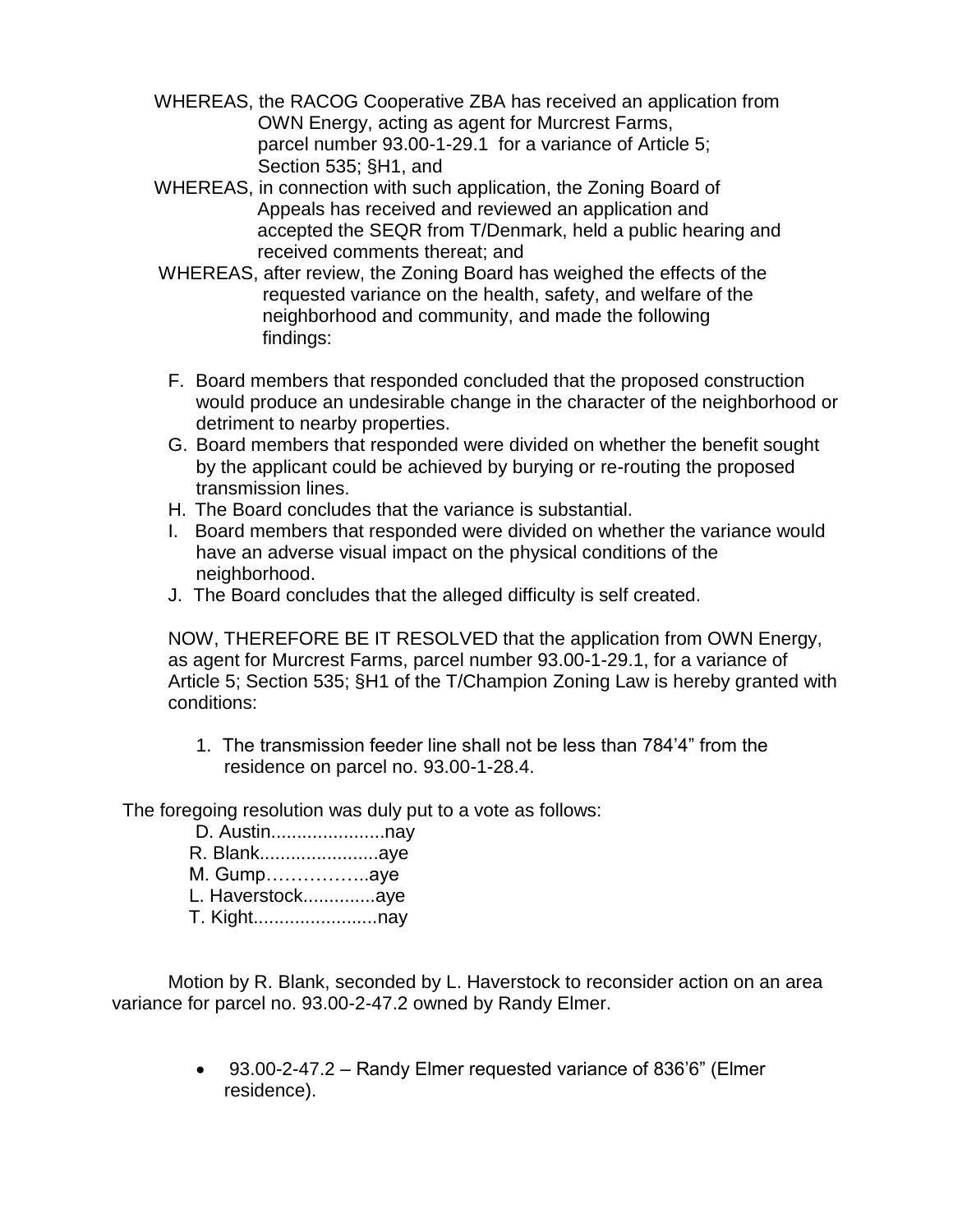The following resolution was offered by L. Haverstock, who moved its approval, and seconded by R. Blank, to wit:

- WHEREAS, the RACOG Cooperative ZBA has received an application from OWN Energy, acting as agent for Randy Elmer, parcel number 93.00-2-47.2 for a variance of Article 5; Section 535; §H1, and
- WHEREAS, in connection with such application, the Zoning Board of Appeals has received and reviewed an application and accepted the SEQR from T/Denmark, held a public hearing and received comments thereat; and
- WHEREAS, after review, the Zoning Board has weighed the effects of the requested variance on the health, safety, and welfare of the neighborhood and community, and made the following findings:
- A. Board members that responded concluded that the proposed construction would produce an undesirable change in the character of the neighborhood or detriment to nearby properties.
- B. The majority of the Board responded that the benefit sought by the applicant could be achieved by re-routing the proposed transmission line.
- C. The Board concludes that the variance is substantial.
- D. Board members that responded were divided on whether the variance would have an adverse visual impact on the physical conditions of the neighborhood.
- E. The Board concludes that the alleged difficulty is self created.

NOW, THEREFORE BE IT RESOLVED that the application from OWN Energy, as agent for Randy Elmer, parcel number 93.00-2-47.2, for a variance of Article 5; Section 535; §H1 of the T/Champion Zoning Law is hereby denied:

The foregoing resolution was duly put to a vote as follows:

| D. Austinnay     |  |
|------------------|--|
| R. Blankaye      |  |
| M. Gumpnay       |  |
| L. Haverstockaye |  |
| T. Kightnay      |  |

James Muscato, representative for OWN Energy, responded to the decision stating that Mr. Elmer is a participant in the project and relocation is not feasible. Mr. Gump pointed out an alternative route along a tree line on the opposite side of the road.

The Board began deliberation on an area variance application from OWN Energy to construct an electrical transmission line outside the existing right-of-way on parcel nos. 93.00-1-24.1; 93.00-2-44; 93.00-1-28.3; 93.00-2-47.1; 93.00-1-38; 93.00-1-29.1; 103.00-1-17.22; 103.00-1-16; 93.00-1-32.2; and 93.00-2-47.2.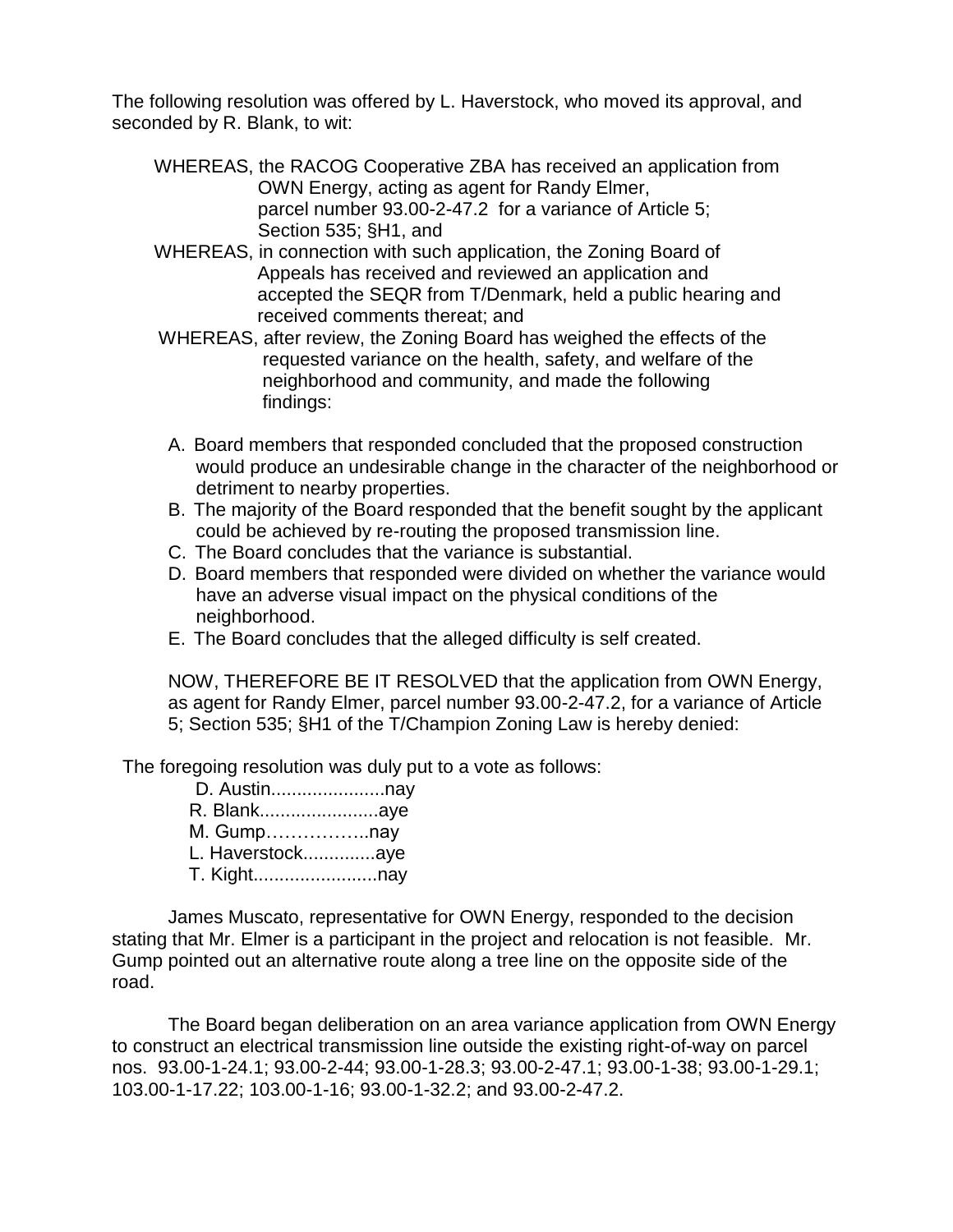The following resolution was offered by R. Blank, who moved its approval, and seconded by L. Haverstock, to wit:

WHEREAS, the RACOG Cooperative ZBA has received an application from OWN Energy, acting as agent for multiple owners of parcel numbers 93.00-1-24.1; 93.00-2-44; 93.00-1-28.3; 93.00- 2-47.1; 93.00-1-38; 93.00-1-29.1; 103.00-1-17.22; 103.00-1-

16;

 93.00-1-32.2; and 93.00-2-47.2 for a variance of Article 5; Section 535; §H1 in regards to construction outside of the existing

right of way, and

- WHEREAS, in connection with such application, the Zoning Board of Appeals has received and reviewed an application and accepted the SEQR from T/Denmark, held a public hearing and received comments thereat; and
- WHEREAS, after review, the Zoning Board has weighed the effects of the requested variance on the health, safety, and welfare of the neighborhood and community, and made the following findings:
- A. The Board majority concludes that the proposed construction would not produce an undesirable change in the character of the neighborhood or detriment to nearby properties.
- B. The Board concludes that the benefit sought by the applicant could not be achieved by a reasonable alternative.
- C. The Board concludes that the variance is substantial.
- D. The Board concludes that the variance would have an adverse visual impact on the physical conditions of the neighborhood.
- E. The Board concludes that the alleged difficulty is self created.

NOW, THEREFORE BE IT RESOLVED that the application from OWN Energy, as agent for multiple owners of parcel numbers 93.00-1-24.1; 93.00-2-44; 93.00- 1-28.3; 93.00-2-47.1; 93.00-1-38; 93.00-1-29.1; 103.00-1-17.22; 103.00-1-16; 93.00-1-32.2; and 93.00-2-47.2, for a variance of Article 5; Section 535; §H1 of the T/Champion Zoning Law is hereby approved:

The foregoing resolution was duly put to a vote as follows:

 D. Austin......................nay R. Blank.......................aye M. Gump……………..aye L. Haverstock..............aye T. Kight........................nay

James Muscato stated that the Randy Elmer property will need a variance even if the line is relocated and questioned if the Board members would rehear the variance. M. Gump answered that the line should be relocated to reduce the variance required.